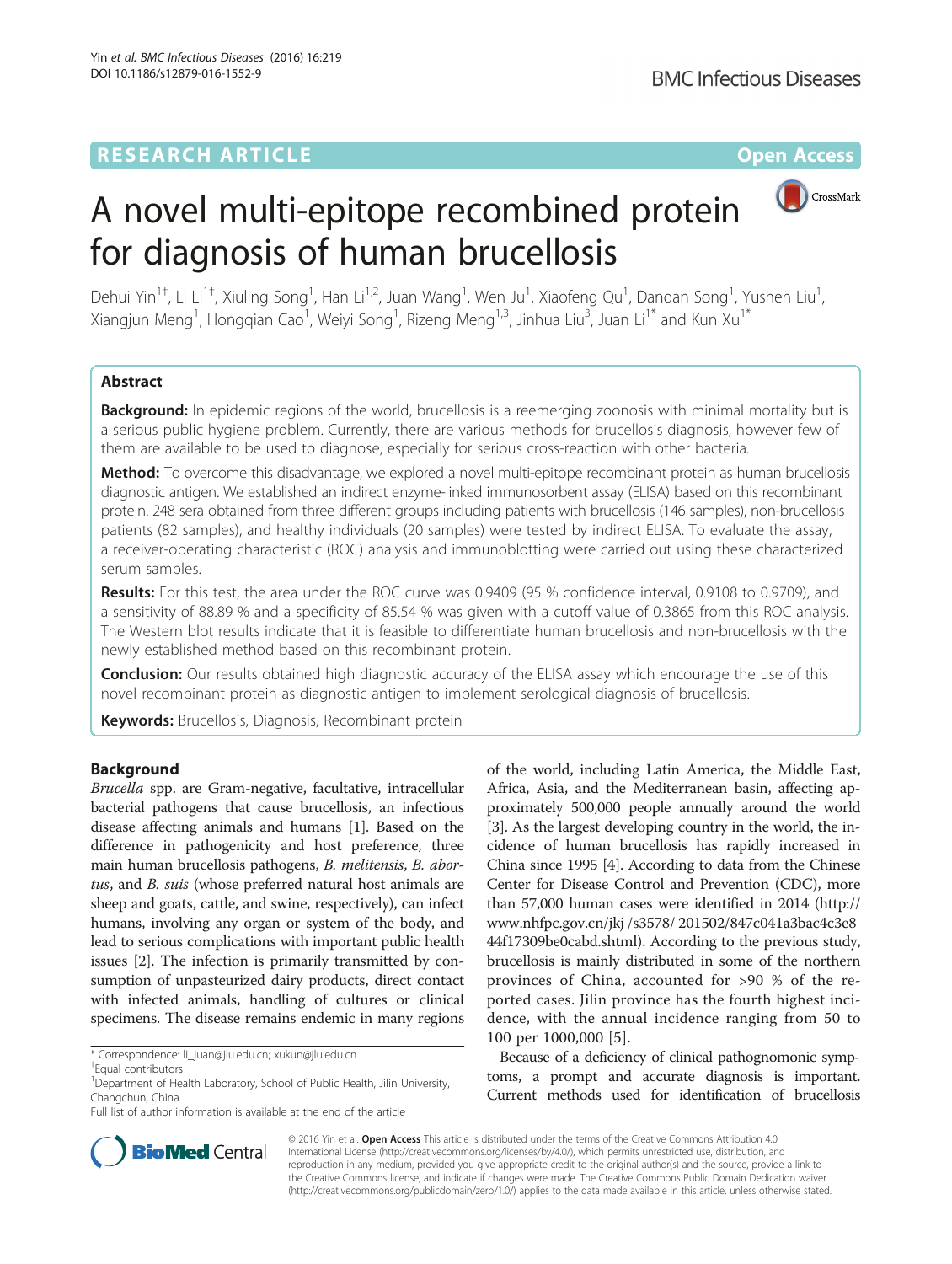include traditional culture-, immunological-, and molecularbased methods, which usually follow a bacterial enrichment step. Blood culture, which was considered the golden standard method, provides the definitive diagnosis of brucellosis but may not provide a positive result for all patients [\[6\]](#page-6-0); it presents several other drawbacks, such as being time-consuming and dangerous for personnel, and few laboratories have suitable culture conditions [[7](#page-6-0)]. Although polymerase chain reaction (PCR) and real-time PCR assays are very promising, infrastructure, equipment, and expertise are lacking in developing countries [\[8\]](#page-6-0).Therefore, serological tests, such as the enzyme-linked immunosorbent assay (ELISA) and standard tube agglutination test (SAT), have become the most useful tools for diagnosis of brucellosis. In particular, ELISA can provide higher sensitivity and specificity compared with SAT [[9\]](#page-6-0). The crucial part of ELISAs is a sensitive and specific diagnostic antigen. Several immunogenic Brucella spp. surface-exposed outer membrane proteins (OMPs), such as OMP16 [[10](#page-6-0)], OMP25 [\[11\]](#page-6-0), OMP2b [\[12\]](#page-6-0), and OMP31 [\[13\]](#page-6-0), and periplasmic protein 26 (BP26) [[14\]](#page-6-0) have been previously identified, which indicates these immunoreactive proteins are potential candidates of diagnostic antigens for ELISAs.

Currently, in endemic areas, many countries have developed control measures for eradicating the disease in livestock animals. Vaccination is probably the most common measure for controlling brucellosis; live attenuated vaccines were used. Unfortunately, because the vaccines could cause animal abortion, infertility, weak offspring, and other shortcomings their application was blocked [[15](#page-6-0)]. In order to overcome these disadvantages, researchers are trying to develop new vaccines, and recombination vaccines were produced [\[16](#page-6-0)]. Prediction of antigenic epitopes on protein surfaces is important for vaccine design. Most existing epitope prediction methods focus on protein sequences to predict continuous epitopes linear in sequence. These prediction methods are based upon the amino acid properties, including immunoinformatic analysis and prediction of B-cell epitopes, such as hydrophilicity [\[17](#page-6-0)], surface accessibility [\[18](#page-6-0)], secondary structure [\[19](#page-6-0)], flexibility [[20](#page-6-0)], ABCPred [\[21](#page-6-0)], COBEPro [[22\]](#page-6-0), and BepiPred [\[23](#page-6-0)]. With the development of these bioinformatics methods, they provide more cost-effective approaches for seeking Brucella vaccines and brucellosis diagnostic antigens.

For diagnose specificity, monoclonal antibodies are the best option, but a monoclonal antibody can recognize only one unique epitope. The preparation of monoclonal antibodies is time-consuming and laborious, and whether monoclonal antibodies can be prepared in large batches depends on the luck component. In the present work, we used bioinformatic methods for B-cell epitope prediction to predict B-cell epitopes of OMP16, OMP2b, OMP31, and BP26; based on these predicted B-cell epitopes, we designed a novel recombinant protein for serological

diagnostic of brucellosis. We expressed and purified this recombinant protein and finally evaluated it for its diagnostic utility with ELISA and Western blotting. Our design can avoid the shortcomings of monoclonal antibodies.

## **Methods**

## Computer modeling prediction of epitopes

Amino acid sequences of OMP16, OMP2b, OMP31, and BP26 were obtained from the National Center for Biotechnology Information (NCBI) Database at [http://](http://www.ncbi.nlm.nih.gov) [www.ncbi.nlm.nih.gov.](http://www.ncbi.nlm.nih.gov) To ensure the accuracy of prediction, three different epitope prediction software programs based on the protein sequences were used to predict the most immunogenic linear B-cell epitopes: Bepipred (<http://www.cbs.dtu.dk/services/Bepipred/>), ABCpred ([http://www.imtech.res.in/raghava/abcpred/\)](http://www.imtech.res.in/raghava/abcpred/), and COBEpro ([http://scratch.proteomics.ics.uci.edu/\)](http://scratch.proteomics.ics.uci.edu/). To find the presence or absence of predicted epitopes across species, the BLASTP was performed.

## Construction, expression, and purification of recombinant proteins

First, the predicted B-cell epitopes were selected to construct the recombinant outer membrane protein(rOmp). Then adjacent epitopes were joined together by the linker "GGGS." The recombinant protein gene was synthesized by Sangon Biotech (Shanghai, China), which had a six-His-tag-encoding sequence at the 3´ end, by using codon optimized to permit expression in Escherichia coli. The synthetic gene was inserted in the bacterial expression vector pET-28b  $(+)$  to generate the plasmid pET28b  $(+)$ ; then the recombinant plasmid was transformed into E. coli BL21 (DE3) cells to induce recombinant protein expression with 0.2 mM isopropyl-β-D-thiogalactoside (IPTG).

The transformed E. coli BL21 cells were grown in a shaker at 220 rpm and 37 °C, inoculated into 4 L of Luria-Bertani (LB, containing 30 μg/ml kanamycin) at a dilution of 1:100. When the optical density at 600 nm (OD600) of the culture reached approximately 0.6, the culture was induced by 0.2 mM IPTG. Induction was grown overnight, and cells were collected by centrifugation. Aliquots of the induced and noninduced cell cultures were analyzed by SDS-PAGE prior to purification.

The collected cells were dissolved with a lysis buffer (7 M guanidine hydrochloride, 50 mM Tris, 300 mM NaCl, 0.1 % Triton X-100, DNase I, RNase, lysozyme,  $pH = 8.0$ ) and then homogenized by sonication on ice (power 400 W, 20 min, ultrasonic 3 S, pause 5 S for a loop). The lysate was clarified by centrifugation at  $10,000 \times g$  for 20 min at 4 °C; then the supernatant was collected for purification. The supernatant was gently shaken with 5 ml of Ni-nitrilotriacetic acid (NTA). The column was preequilibrated with a binding buffer (7 M Gua-Hcl, 50 mM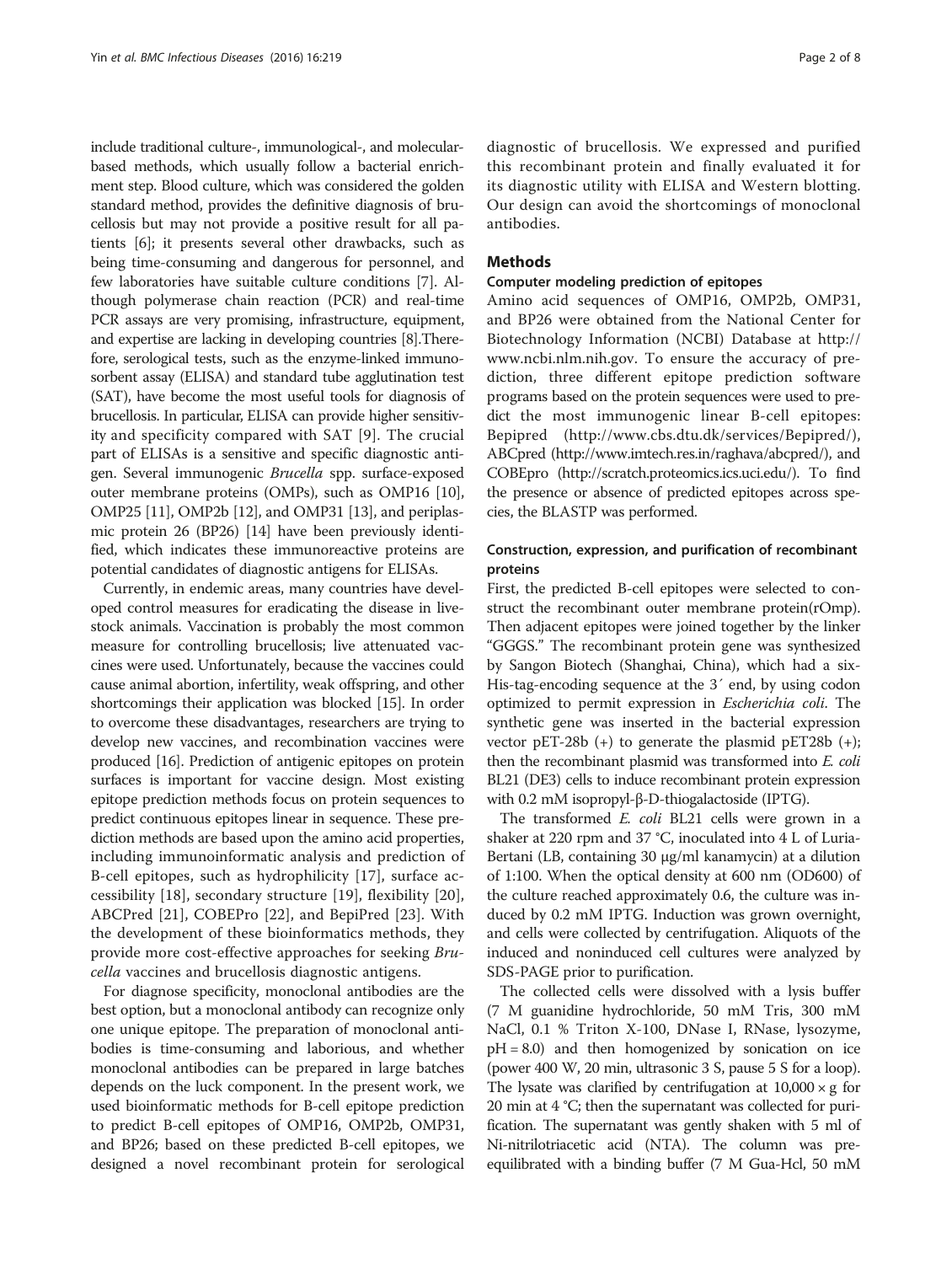Tris, 300 mM NaCl,  $pH = 8.0$ ). After the flow-through was collected, the column was washed extensively with wash buffer (8 M urea, 50 mM Tris, 300 mM NaCl, 10/20/ 50 mM imidazole, pH = 8.0) and elution buffer eluent (8 M urea, 50 mM Tris, 300 mM NaCl, 500 mM imidazole, pH = 8.0); the eluent was collected.

The purified rOmp protein was run on 12 % SDS-PAGE gel and transferred to a polyvinylidene fluoride (PVDF) membrane in a trans-blot system. After the transfer, the membrane was blocked with 5 % skim milk at 4 °C overnight, and then washed three times with phosphate-buffered saline containing 0.05 % Tween 20 (PBST) and incubated with a rabbit anti-His-tag polyclonal antibody (at 1:1000 dilution) for 1 h at 37 °C. The membrane was washed three times again, and incubated with horseradish peroxidase (HRP)-conjugated goat antirabbit immunoglobulin (Ig)G antibodies at 1:10,000 dilutions for 1 h at 37 °C. After washing again, the protein bands were incubated in diaminobenzidine (DAB) substrate solution for 15 min at 37 °C.

Concentrations of purified proteins were measured by non-interference protein assay kit SK3071 (Sangon Biotech,Shanghai, China), according to the instructions supplied by the kit manufacturer.

## Samples

248 serum samples from three different clinical groups were provided by Plague and Brucellosis Prevention and Control Base, Chinese CDC, Baicheng, Jilin, China:

- (1) 146 serum brucellosis samples of culture-positive, which were serologically positive by plate agglutination test (PAT) and standard tube agglutination test (SAT) as standard methods for diagnosis of brucellosis.
- (2) 82 serum samples of non-brucellosis infected other bacteria, including E. coli (5 serum samples), Staphylococcus (10 serum samples), Proteus mirabilis (2 serum samples), Enterobacter cloacae (2 serum samples), Streptococcus salivarius (2 serum samples), Streptococcus viridans (2 serum samples), and Klebsiella pneumoniae (6 serum samples), Salmonella enteritidis (1 serum samples), and fever of unknown origin (62 serum samples).
- (3) 20 serum samples of healthy individuals were collected. The samples of non-brucellosis patients and healthy donors were verified as non-brucellosis by PAT and SAT.

Venous blood (5 ml) was collected from the patients and healthy individuals; supernatants were harvested after centrifugation at 1,200 g for 10 min and stored at −70 °C until assayed. A titer of 1:100 and higher was considered as a suspected positive result for brucellosis by PAT or SAT, and blood culture was subsequently used for verification.

#### IELISA and Western blot analysis

Ninety-six-well microtiter plates (Corning, USA) were coated with 1 μg per well of the recombinant protein in coating buffer (0.01 M PBS, pH 7.4) and incubated overnight at 4 °C. After three washes with PBST, the plates were blocked with 1 % bovine serum albumin (BSA, Sigma, USA) for 2 h at 37 °C and then incubated with serum 1:400 in PBST containing 1 % BSA for 1 h at 37 °C. After a washing step, a 1:10,000 diluted HRP-goat anti-human IgG secondary antibody (Invitrogen, USA) was added and incubated at 37 °C for 1 h. The plates were washed, and then 100 μl of the TMB substrate solution was added to each well. Reactions were left to react for 15 minutes at room temperature in a dark place. Finally, 50 μl of the stop solution (2 M H2SO4) was added to each well. ODs were measured at 450 nm using an ELISA plate reader (BioTek, USA). Positive, negative, and blank (PBS) samples were tested in triplicate, and the experiment was repeated three times. All the samples were processed simultaneously.

Meanwhile, we used the antigen of SAT (the whole bacteria antigen were supplied by Plague and Brucellosis Prevention and Control Base) to evaluate the effectiveness of our fusion protein as a diagnostic antigen for brucellosis by IELISA.

Western blotting was performed partially as described above. After recombinant proteins were transferred onto the PVDF membrane, the membranes were blocked in TBST containing 5 % skim milk overnight at 4 °C. Then the membranes were incubated with human serum at 1:100 dilution for 2 h at room temperature. After a washing step with TBST, the membranes were incubated with a 1:10,000 HRP-conjugated goat anti-human IgG secondary antibody for 1 h at room temperature (RT). After three washes in TBST, protein detection was visualized with the BeyoECL Plus Kit (Beyotime, China), following the manufacturer's instructions, and exposed to X-ray film. Each band was analyzed using a Gel Image System (Tanon, China).

## Statistical analysis

Dotplot and receiver-operating characteristic (ROC) were performed using the GraphPad Prism version 6.05 for Windows.

## Results

## Computer modeling prediction of epitopes

The Accession Numbers of OMP16, OMP2b, OMP31, and BP26 were obtained from NCBIDatabase(Additional file [1](#page-6-0): Table S3). To improve the accuracy of B-cell epitope prediction, three different epitope-prediction software programs (ABCPred, BepiPred, and COBEPro) were used to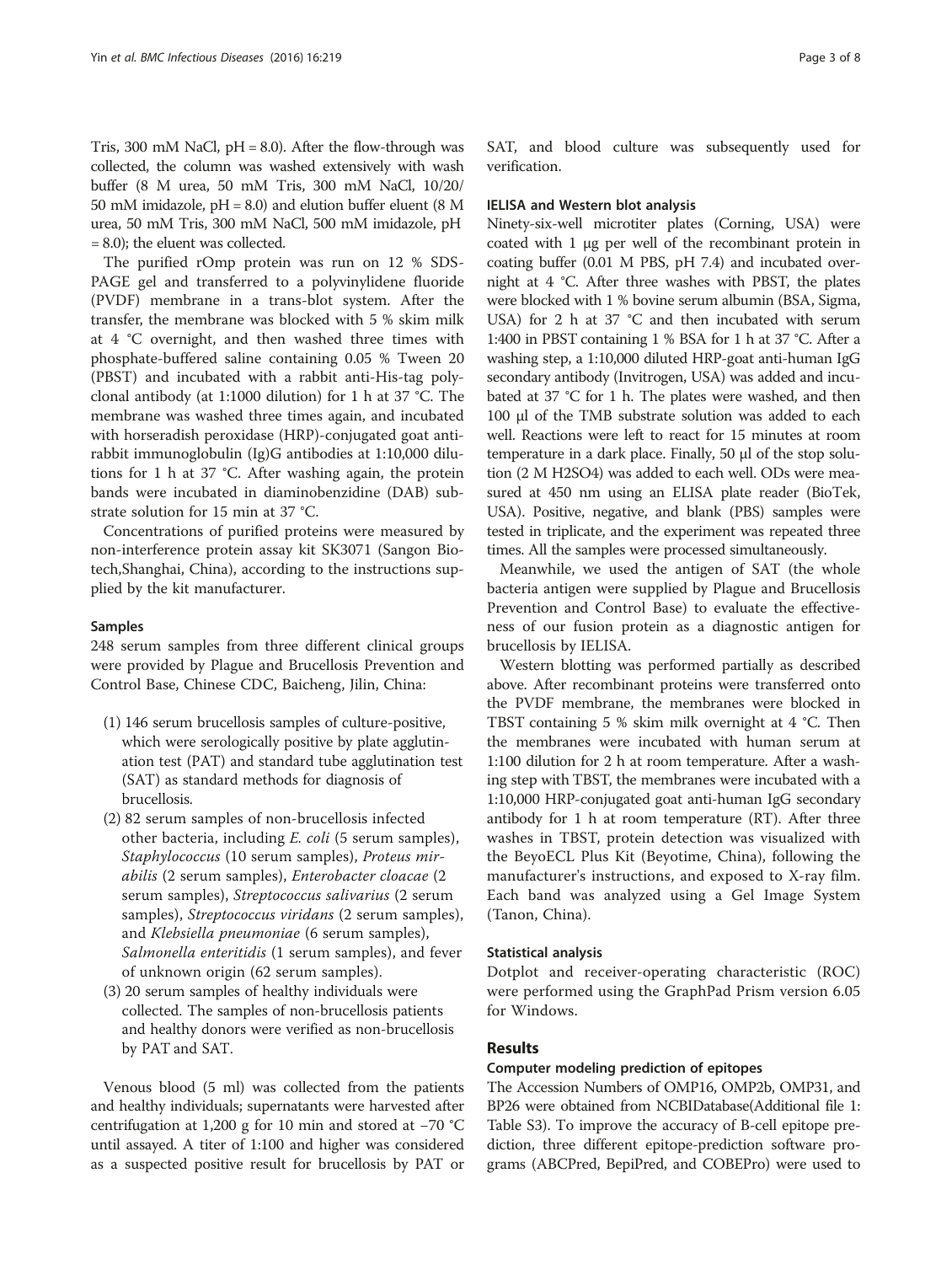predict the most immunogenic linear B-cell epitopes of the fusion protein. We choose the 15 overlapping epitopes that were predicted by the three methods as B-cell epitope candidates (see Table 1), and the results of BLASTP indicated these epitopes are highly conserved in Brucella.

## Recombinant protein identification

To avoid emerging new epitopes, we separated each predicted epitope by a linker (Fig. [1](#page-4-0)). By optimizing codons for E. coli expression, a resultant 1338-bp gene was synthesized by Sangon Biotech. Then we inserted the synthetic gene in the bacterial expression vector pET-28b and transformed it into E. coli BL21 (DE3) cells. Then, the induced cells were sonicated and analyzed by SDS-PAGE. A specific band representing the recombinant product was obtained (Fig. [2a](#page-4-0)). Ni–NTA affinity purification was used, and the purified products were analyzed by SDS-PAGE (Fig. [2b](#page-4-0) and [c\)](#page-4-0). Starting from 1 g of the induced cell pellet, we obtained 1 ml of rOmp protein solution with a concentration of 1.2 mg/ml, as measured with a non-interference protein assay kit (SK3071, Sangon Biotech).

## IELISA

To evaluate the assay, 248 serum samples including brucellosis (146 samples), non-brucellosis patients (82 samples) and healthy individuals (20 samples) were tested by indirect ELISA and Western blotting. A dotplot diagram outlined the OD values of these samples (Fig. [3a](#page-5-0)). A ROC analysis was performed to evaluate the optimize sensitivity and specificity (Fig. [3b\)](#page-5-0). Based on the ROC analysis, AUC for this test was 0.9409 (95 % confidence

Table 1 Overlapping epitopes predicted by three methods

| Protein            | Start-end<br>position | Sequence                                                                |  |  |
|--------------------|-----------------------|-------------------------------------------------------------------------|--|--|
| BP <sub>26</sub>   | $87 - 124$            | KKAGIEDRDLQTGGINIQPIYVYPDDKNNLKEPTITGY                                  |  |  |
|                    | $151 - 170$           | <b>GVNQGGDLNL VNDNPSAVIN</b>                                            |  |  |
|                    | $223 - 245$           | AAAPDNSV PIAAGENSYNVSVNV                                                |  |  |
| <b>OMP31</b>       | $74 - 40$             | <b>VSEPSAP TAAPVDTESW</b>                                               |  |  |
|                    | 48-83                 | NAGYAGGKFKHPFSSFDKEDNEQVSGSLDVTAGGFV                                    |  |  |
|                    | 109-129               | SS VTGSISAGAS GI EGKAFTK                                                |  |  |
|                    | 168-225               | GDD ASAI HTWSD KTKAGWTI GAGA<br>EYAINNNWTI KSEYI YTDI GKRNI VDVDNSEI ES |  |  |
| OMP16              | $90 - 106$            | O YSITIEGHAD ERGTRE                                                     |  |  |
|                    | 124-146               | ASRGVPT NRMRTISYGN FRPVAV                                               |  |  |
| OMP <sub>2</sub> b | 66-84                 | DVKGG DDVYSGTDRN GWDK                                                   |  |  |
|                    | $194 - 210$           | ALEQGGD NDGGYTGTTN                                                      |  |  |
|                    | $242 - 282$           | VIEEWAAKVRGDVNITDQFSVWLQGAYSSAATPDQN<br>YGQWG                           |  |  |
|                    | 268-286               | YSS AATPDONYGO WGGDWA                                                   |  |  |
|                    | $306 - 316$           | <b>FNLOAAHDDW GKTAVTAN</b>                                              |  |  |
|                    | 328-354               | TVT PEVSYTKEGG EWKDTVAEDN AWGG                                          |  |  |

interval (CI), 0.9108 to 0.9709). In addition, a diagnostic sensitivity of 88.89 % (95 % CI, 82.06 to 93.79) and a specificity of 85.54 % (95 % CI, 76.11 to 92.30) was obtained from a optimum cutoff value(0.3865). With this cutoff value, 135 of 146 brucellosis cases were diagnosed correctly as positive, and only nine negative cases were diagnosed incorrectly as positive; all of the healthy individuals can be diagnosed correctly.

Furthermore, we used the antigen of SAT to diagnose brucellosis in IELISA, which was in parallel with the fusion protein, a dotplot diagram (Fig. [3c\)](#page-5-0), and ROC curve (Fig. [3d](#page-5-0)). Based on same analysis, the AUC for the test was 0.8981 (95 % CI, 0.8455 to 0.9508), a diagnostic sensitivity of 86.99 % (95 % CI, 80.43 to 91.98)and a specificity of 82.05 % (95 % CI, 66.46 to 92.46) was obtained from a optimum cutoff value(0.5730). However, with the cutoff value, 127 of 146 brucellosis cases were diagnosed correctly, and 20 negative cases were diagnosed incorrectly, including seven healthy individuals diagnosed as positive. We also have a cross-table with absolute numbers of positive and negative samples with these cutoff values (Table [2\)](#page-5-0).

The results of ELISA indicate that it is possible with this assay to clearly discriminate between brucellosis and non-brucellosis cases. Compared with the whole bacterial antigen, rOMP has a weaker cross-reaction (Additional file [2:](#page-6-0) Fig. S1).To further investigate isotypespecific reactivity, IgM, IgG, and  $Ig(M + G)$  ELISA tests were performed. We found that the IgG and  $Ig(M+G)$ had similar results, but only a few brucellosis samples were weakly IgM isotype positive. Compared with the antigen of SAT, 45 brucellosis samples were IgM isotype positive (Additional file [3:](#page-6-0) Table S2).

Additionally, the western blotting result indicates that the antibody could specificity binding to the recombinant protein of predicted B-cell epitopes.

## **Discussion**

B-cell epitopes are the sites of molecules that are recognized by antibodies of the immune system. Bioinformatics is used for many purposes, especially for vaccine design and diagnostic tests. These prediction methods are based upon the properties of 20 amino acids, including immunoinformatic analysis and prediction of B-cell epitopes, such as hydrophilicity [\[17](#page-6-0)], surface accessibility [[18](#page-6-0)], β-turn [\[19](#page-6-0)], and flexibility [[20](#page-6-0)]. However, using bioinformatic tools to predict immunogenic B-cell epitopes remains a vital and challenging task because their rate of successful prediction is not very high. To avoid the drawbacks, three different epitope prediction software programs (ABCPred, BepiPred, and COBEPro) were used to predict the most immunogenic linear B-cell epitopes in this study.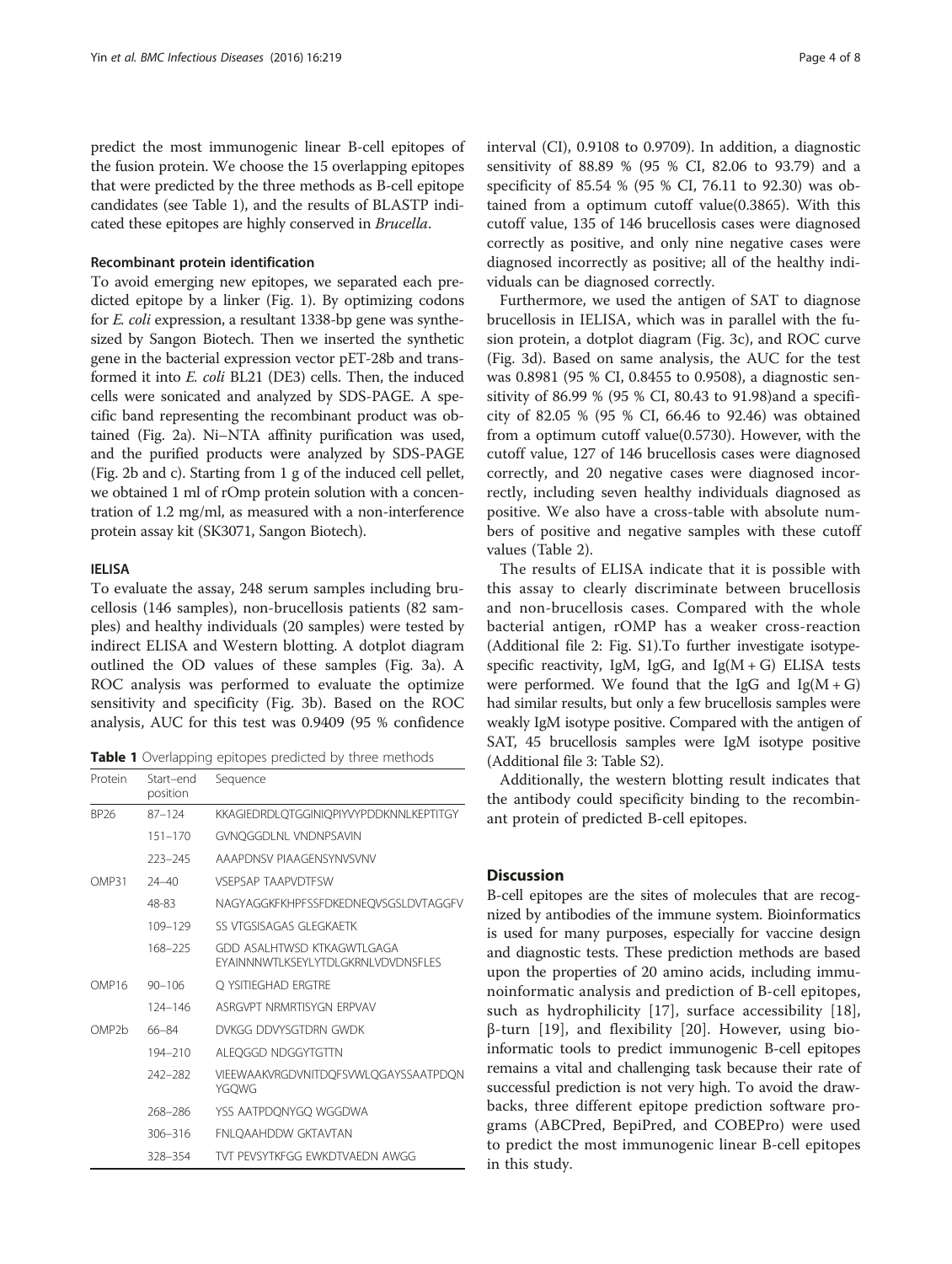<span id="page-4-0"></span>

In the early 1980s and 1990s, the major outer proteins of Brucella spp. were identified and characterized as potential immunogenic and protective antigens. In recent studies, several OMPs had been demonstrated to be highly immunoreactive; these include BP26, OMP16, OMP31, OMP2b, and OMP25. In our study, we chose four OMPs (BP26, OMP16, OMP31, and OMP2b), which exist in almost all Brucella spp. We did not use OMP25 because it is present mainly in B. abortus. We used ABCPred, BepiPred, and COBEPro to predict the most immunogenic linear B-cell epitopes in the four selected OMPs. To avoid inaccuracies, we selected 15 overlapping epitopes that were predicted by all three methods.

It is reported that laboratory testing and diagnosis of brucellosis is critical for patient management [[24](#page-6-0)]. Currently, numerous available diagnostic methods are difficult to perform in developing countries with poor resources, especially in endemic regions. IELISA is the best choice for diagnosing brucellosis, especially when other tests are limited. It can reveal total and individual specific immunoglobulins (IgG, IgM, IgA) rapidly (within 6 h) with high sensitivity and specificity [[25\]](#page-7-0).

In our present study, we designed a novel antigen to detect antibodies against *Brucella* spp. using an indirect ELISA assay. The assay was assessed by using a series of serum samples obtained from brucellosis, non-brucellosis and healthy individuals. The sample characteristics are described in Additional file [4](#page-6-0): Table S1. All the samples are from Baicheng city, which has a high incidence of brucellosis in China. In this region, almost all farmers breed livestock, which accounts for significant morbidity of brucellosis.

To validate the assay, an immunoblot and ROC analysis were performed. The result of AUC was 0.9409, indicating our assay has high accuracy for human brucellosis diagnose by contrast with global summary statistics of diagnostic accuracy of AUC. Our method could distinguish highly accurate  $(0.9 < AUC < 1)$  [\[26\]](#page-7-0). Because brucellosis patients often have gastrointestinal symptoms and fever, we chose patients with other bacterial infections as a portion of the controls, such as E. coli, Staphylococcus, Salmonella enteritidis, and fever of unknown origin. These patients are likely to be misdiagnosed. The Western blot results indicate that the newly established method based



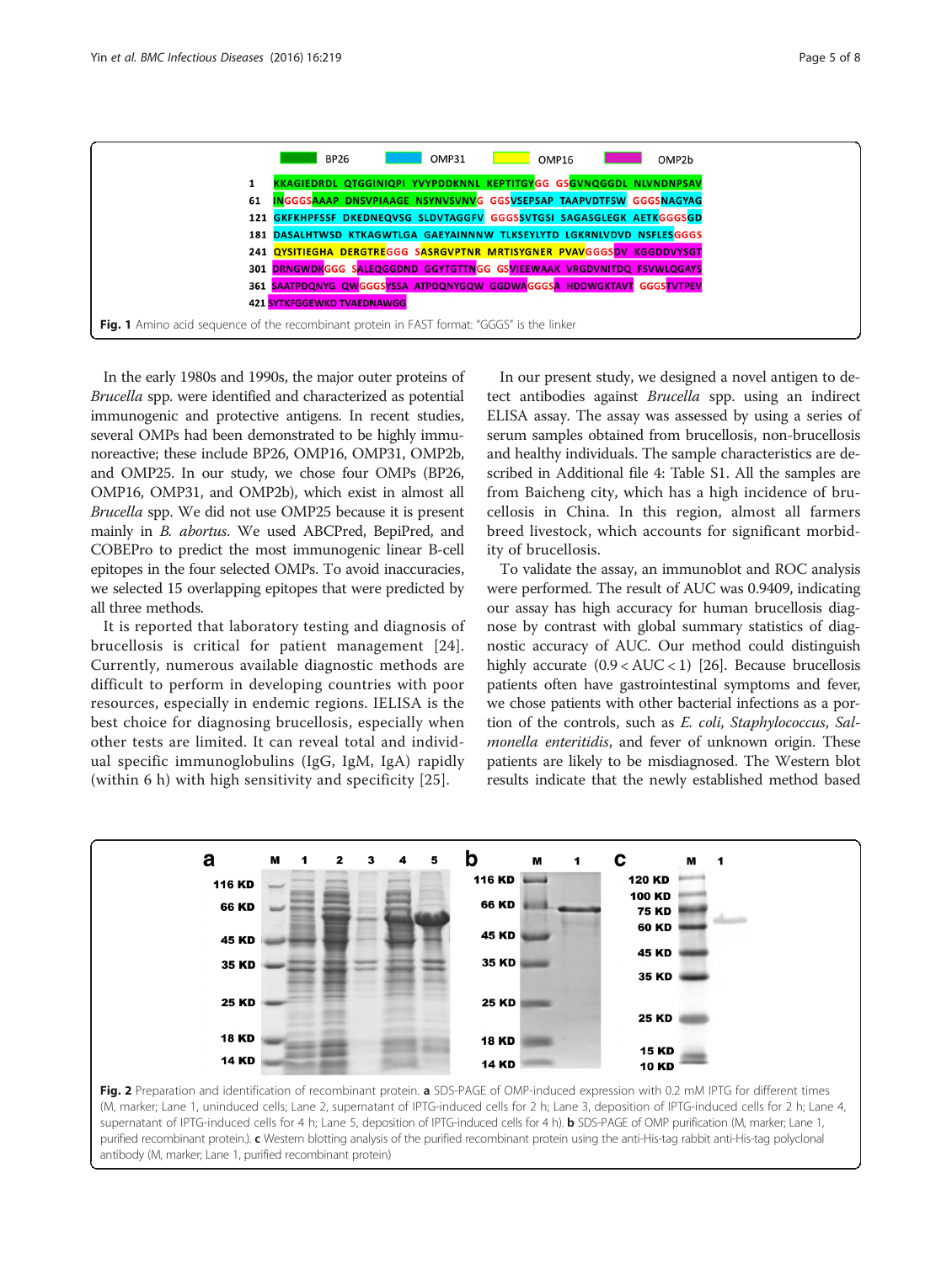<span id="page-5-0"></span>

on this recombinant protein is feasible to differentiate human brucellosis and non-brucellosis infections.

However, ELISA methods that detect IgG are sensitive but have low specificity. Measurement of IgM levels has lower sensitivity than IgG but is more specific [\[27\]](#page-7-0). In this case, this recombinant protein has low sensitivity to diagnose brucellosis in acute infection. The other, because of the confirmation in brucellosis reports of China, and indiscriminate therapeutic regimen, the diagnosis of brucellosis often do not distinguish Brucella species. We did not obtain any information of diagnostic value for different Brucella species infection. However, a previous study has

Table 2 Positive predictive value and negative predictive value of different cutoff values

| Cutoff value      | Positive |    | Negative |    | PPV (%) | NPV (%) |
|-------------------|----------|----|----------|----|---------|---------|
|                   | TP       | FN | TN       | FP |         |         |
| $\geq 0.3865^a$   | 135      | 11 | QЗ       |    | 9375    | 8942    |
| $\geq 0.5730^{b}$ | 127      | 19 | 82       | 20 | 80.89   | 8119    |

TP, true positives; TN, true negatives; FP, false positives; FN, false negatives; PPV, positive predictive value (TP/TP + FP) × 100; NPV, negative predictive value  $(TN/TN + FN) \times 100$ 

<sup>a</sup>cutoff value is calculated by rOMP ELISA

**b**cutoff value is calculated by antigen of SAT ELISA

confirmed that B. melitensis is the most prominent species causing human brucellosis in China, accounting for more than 80 % of the cases [\[28\]](#page-7-0).

## Conclusion

Herein, we validated the newly established IELISA assay with a high diagnostic accuracy of human brucellosis. In our study, a predicted recombinant protein from four major OMPs of Brucella was expressed for the first time and has been validated to diagnose human brucellosis. However, to fully evaluate the recombinant protein for diagnosis, further research will be necessitated for diagnostics of brucellosis caused by different Brucella spp. strains.

In addition,this recombinant protein based assay can be desiged and established for other infectious diseases diagnosis.

## Consent for publication

Not applicable.

## Ethics approval and consent to participate

The serum samples used in this study were obtained for laboratory analysis. Written informed consent for sample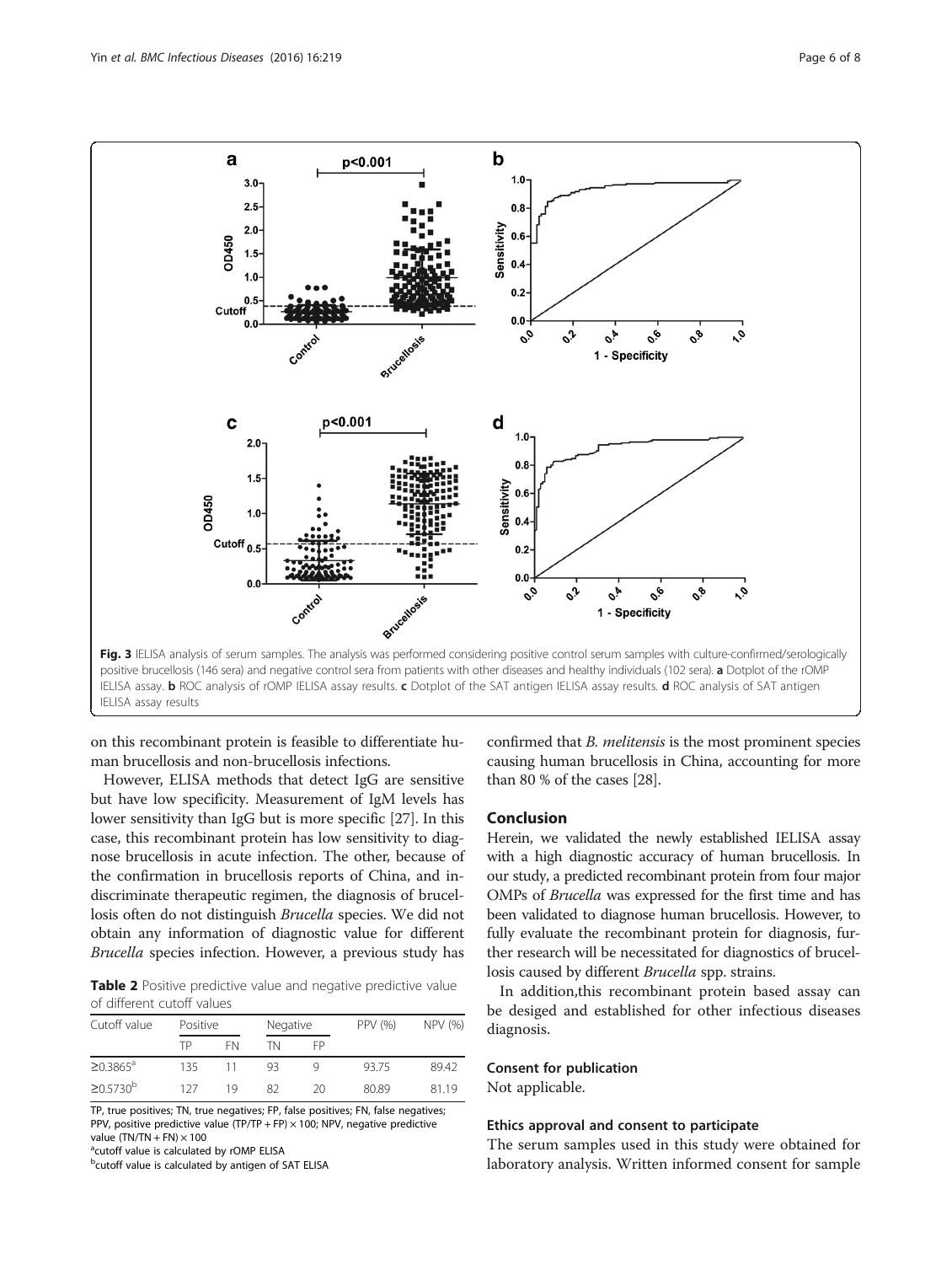<span id="page-6-0"></span>analysis was obtained from the patients. This study was approved by the Institutional Research Ethics Committee of Medicine, the School of Public Health, Jilin University, permit number: JLU2014-0303.

## Availability of data and materials

All the data supporting the conclusions of this article is available and included within the article and its additional files.

## Additional files

[Additional file 1: Table S3.](dx.doi.org/10.1186/s12879-016-1552-9) The Accession Numbers of OMPs of Brucella spp. in NCBI Protein database. (DOC 32 kb)

[Additional file 2: Fig S1.](dx.doi.org/10.1186/s12879-016-1552-9) IELISA assay analysis of serum samples in negative controls, healthy individuals and patients with other bacterial infection. (DOC 1403 kb)

[Additional file 3: Table S2.](dx.doi.org/10.1186/s12879-016-1552-9) Isotype specific reactivity positive results from the sera of brucellosis patients(146 samples) and controls(102 samples) in ELISA. (DOC 30 kb)

[Additional file 4: Table S1.](dx.doi.org/10.1186/s12879-016-1552-9) Specimen characteristics of positive and negative. (DOC 30 kb)

#### Abbreviations

ELISA: Enzyme-linked immunosorbent assay; ROC: Receiver-operating characteristic; CDC: Chinese center for disease control and prevention; PCR: Polymerase chain reaction; OMPs: Outer membrane proteins; NCBI: National center for biotechnology information; LB: Luria-Bertani; OD: Optical density; NTA: Ni-nitrilotriacetic acid; PAT: Plate agglutination test; SAT: standard tube agglutination test; PVDF: Polyvinylidene fluoride; RT: Room temperature; PTG: Isopropyl-β-D-thiogalactoside; CI: Confidence interval; rOmp: Recombinant outer membrane protein; HRP: Horseradish peroxidase; BSA: Bovine serum albumin; AUC: The area under the ROC curve.

#### Competing interests

The authors declare that they have no competing interests.

#### Authors' contributions

D-HY, LL, X-LS, JL, and KX conceived and designed the study. HL, X-FQ, X-JM, H-QC, and W-YS collected brucellosis data. D-H Y, LL, D-DS, Y-SL, R-ZM, and J-H L performed the ELISA assay. D-H Y and L L analyzed the data. D-HY drafted the manuscript; J W and WJ provided constructive opinions and suggestions. JW, WJ, JL, and KX reviewed and made improvements in the manuscript. All authors read and approved the final version of the paper.

#### Acknowledgments

We thank all study participants, and Plague and Brucellosis Prevention and Control Base for their support.

#### Funding

This work was supported by the National Natural Science Foundation of China (Grant number 81401721, 81473018 and 81502849) and Graduate Innovation Fund of Jilin University(Grant number 2015089). The funders had no role in study design, data collection and analysis, decision to publish, or preparation of the manuscript.

#### Author details

<sup>1</sup>Department of Health Laboratory, School of Public Health, Jilin University, Changchun, China. <sup>2</sup>Department of Infection Control, First Hospital of Jilin University, Changchun, China. <sup>3</sup> Jilin Entry-Exit Inspection and Quarantine Bureau, Changchun, China.

Received: 20 August 2015 Accepted: 7 May 2016 Published online: 21 May 2016

## References

- 1. Zygmunt MS, Diaz MA, Teixeira-Gomes AP, Cloeckaert A. Cloning, nucleotide sequence, and expression of the brucella melitensis sucb gene coding for an immunogenic dihydrolipoamide succinyltransferase homologous protein. Infect Immun. 2001;69:6537–40.
- 2. Cloeckaert A, Vizcaino N, Paquet JY, Bowden RA, Elzer PH. Major outer membrane proteins of Brucella spp.: Past, present and future. Vet Microbiol. 2002;90:229–47.
- 3. Pappas G, Papadimitriou P, Akritidis N, Christou L, Tsianos EV. The new global map of human brucellosis. Lancet Infect Dis. 2006;6:91–9.
- 4. Shang DQ, Xiao DL, Yin JM. Epidemiology and control of brucellosis in China. Vet Microbiol. 2002;90:165–82.
- 5. Wang Y, Zhang W, Ke Y, Zhen Q, Yuan X, Zou W, Li S, Sun Y, Wang Z, Wang D, Cui B, Song H, Huang L, Chen Z. Human brucellosis, a heterogeneously distributed, delayed, and misdiagnosed disease in china. Clin Infect Dis. 2013;56(5):750–1.
- 6. Mantur BG, Mangalgi SS. Evaluation of conventional Castaneda and lysis centrifugation blood culture techniques for diagnosis of human brucellosis. J Clin Microbiol. 2004;42:4327–28.
- 7. Ciocchini AE, Rey Serantes DA, Melli LJ, Iwashkiw JA, Deodato B, et al. Development and validation of a novel diagnostic test for human brucellosis using a glyco- engineered antigen coupled to magnetic beads. PLoS Negl Trop Dis. 2013;7(2):e2048.
- 8. Alikhani MY, Hashemi SH, Naseri Z, Farajnia S, Peeri-Dogaheh H, Hashemi SH. Diagnosis of Human Brucellosis by Blood Culture (BACTEC) and PCR Method via Whole Blood and Serum. Jundishapur J Microbiol. 2013;6(3): 248–51.
- 9. Almuneef M, Memish ZA. Prevalence of Brucella antibodies after acute brucellosis. J Chemother. 2003;15:148–51.
- 10. Ibañez AE, Smaldini P, Coria LM, Delpino MV, Pacífico LGG, Oliveira SC, et al. Unlipidated Outer Membrane Protein Omp16(U-Omp16) from Brucella spp. as Nasal Adjuvant Induces a Th1 Immune Response and Modulates the Th2 Allergic Response to Cow's Milk Proteins. PLoS One. 2013;8(7):e69438.
- 11. de Wergifosse P, Lintermans P, Limet JN, Cloeckaert A. Cloning and nucleotide sequence of the gene coding for the major 25-kilodalton outer membrane protein of Brucella abortus. J Bacteriol. 1995;177(7):1911–14.
- 12. Paquet JY, Diaz MA, Genevrois S, Grayon M, Verger JM, de Bolle X, et al. Molecular, antigenic, and functional analyses of Omp2b porin size variants of Brucella spp. J Bacteriol. 2001;183(16):4839–47.
- 13. Vizcaíno N, Cloeckaert A, Zygmunt MS, Dubray G. Cloning, nucleotide sequence, and expression of the Brucell a melitensis omp31 gene coding for an immunogenic major outer membrane protein. Infect Immun. 1996; 64(9):374451.
- 14. Qiu J, Wang W, Wu J, Zhang H, Wang Y, Qiao J, et al. Characterization of Periplasmic Protein BP26 Epitopes of Brucella melitensis Reacting with Murine Monoclonal and Sheep Antibodies. PLoS ONE. 2012;7(3), e34246.
- 15. Olsen SC, Stoffregen WS. Essential role of vaccines in brucellosis control and eradication programs for livestock. Expert Rev Vaccines. 2005;4:915–28.
- 16. Perkins SD, Smither SJ, Atkins HS. Towards a Brucella vaccine for humans. FEMS Microbiol Rev. 2010;34:379–94.
- 17. Parker JMR, Guo D, Hodges RS. New hydrophilicity scale derived from highperformance liquid chromatography peptide retention data: correlation of predicted surface residues with antigenicity and x-ray-derived accessible sites. Biochemistry. 1986;25:5425–32.
- 18. Emini EA, Hughes JV, Perlow DS, Boger J. Induction of hepatitis a virusneutralizing antibody by a virus-specific synthetic peptide. J Virol. 1985;55(3): 836–9.
- 19. Chou PY, Fasman GD. Prediction of the secondary structure of proteins from their amino acid sequence. Adv Enzymol Relat Areas Mol Biol. 1978;47: 45–148.
- 20. Karplus PA, Schulz GE. Prediction of chain flexibility in proteins. Naturwissenschaften. 1985;72(4):212–3.
- 21. Pirovano W, Heringa J. Protein secondary structure prediction. Methods Mol Biol. 2010;609:327–48.
- 22. Sweredoski MJ, Baldi P. COBEpro: a novel system for predicting continuous B-cell epitopes. Protein Engineering, Design and Selection. 2009;22(3):113–20.
- 23. Larsen JE, Lund O, Nielsen M. Improved method for predicting linear B-cell epitopes. Immunome Res. 2006;2:2.
- 24. Araj GF. Update on laboratory diagnosis of human brucellosis. Int J Antimicrob Agents. 2010;36 Suppl1:12–7.